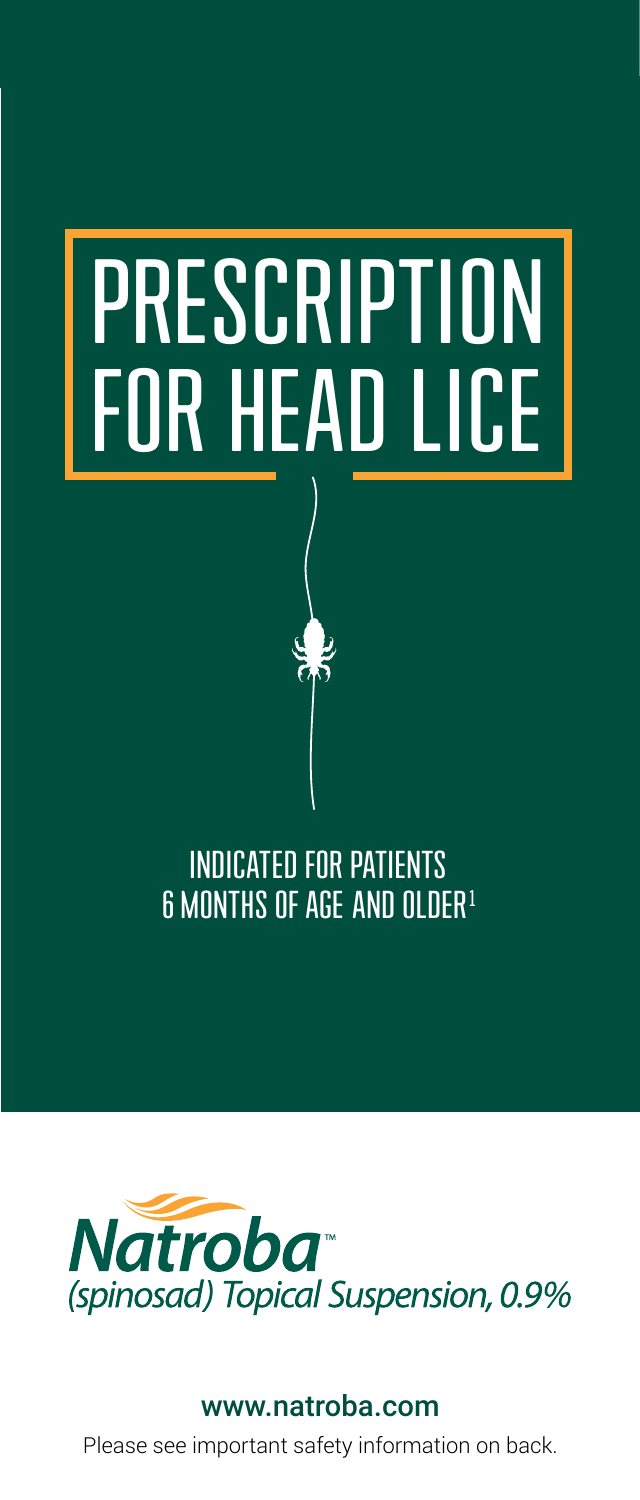## ELIMINATING HEAD LICE WITH NATROBA™ !

### An estimated 6 to 12 million yearly head lice infestations occur among school aged children.<sup>2</sup>

Natroba™ (spinosad) Topical Suspension 0.9% is a prescription head lice treatment indicated for use in adults and children as young as 6 months old. Natroba Topical Suspension should be used in the context of an overall lice management program. Natroba Topical Suspension is applied topically to the entire scalp and scalp hair to eliminate head lice infestations.

Head lice are tiny wingless insects that do not fly or jump; their primary means of movement is crawling. The main way lice are spread is head-to-head contact.

The life cycle of the head louse has 3 stages: egg (nit) which is attached to a hair, nymph, and adult (see image below). Lice and their eggs are usually found at the base of the hair shaft, near the scalp. The adult louse is approximately the size of a sesame seed.<sup>3</sup>



**Please see enclosed Full Prescribing and Patient Information. Natroba Topical Suspension is available by prescription only.**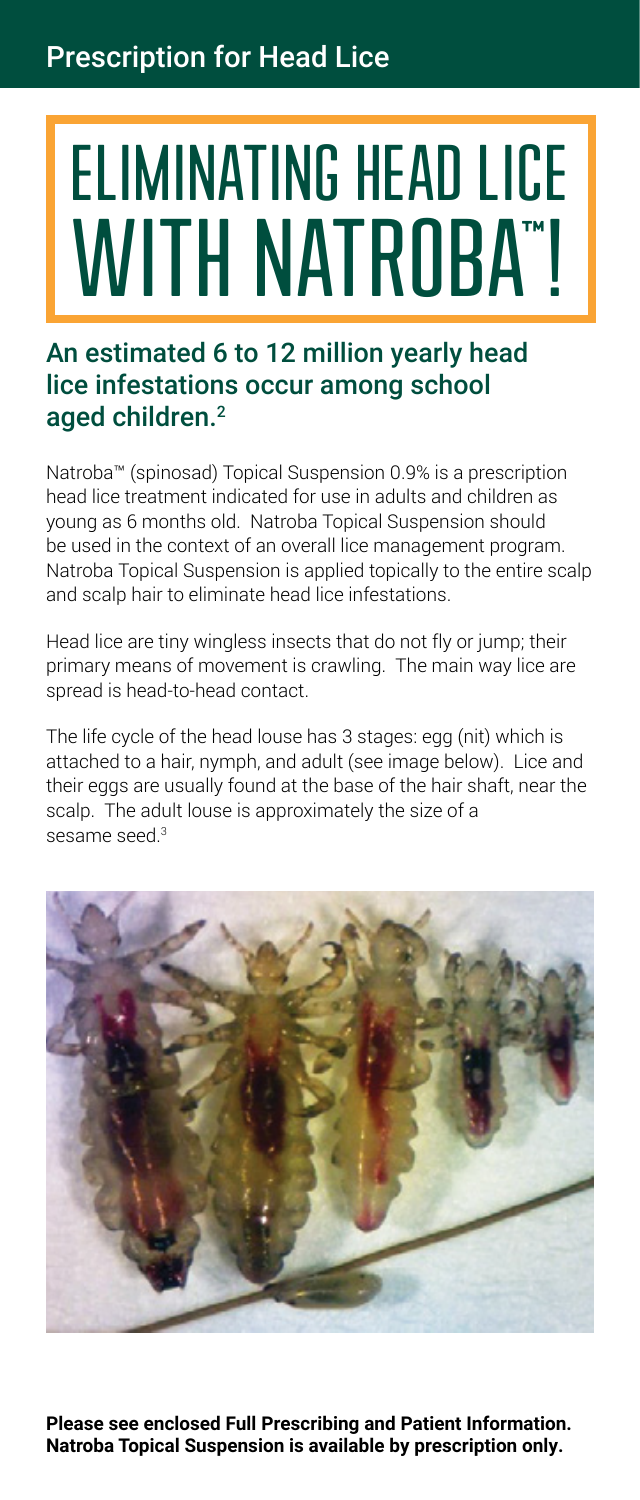## Proven Clinical Results for a Head-to-Head Condition.

Recent clinical evidence has shown that head lice have developed resistance to two types of insecticides, pyrethrins and pyrethroids, including permethrin, which is the active ingredient in a commonly used over-the-counter (OTC) treatment for head lice infestations (Nix® [permethrin 1%]).4

Natroba™ Topical Suspension is the first FDA-approved prescription head lice treatment that, in two head to head clinical studies, proved:

- Natroba is more effective at eliminating head lice infestations than permethrin 1% (also known as Nix®).5 (See graphs below)
- Nit combing was NOT required with Natroba.
- Nit combing WAS required with Nix® (permethrin 1%).

Primary Endpoint: The proportion of patients who were lice free (no live lice, adults or nymphs) 14 days after the last treatment with Natroba Topical Suspension without combing vs. permethrin with combing.



#### Study 1: Treatment Success





Nix is a registered trademark of Prestige Brands, Inc.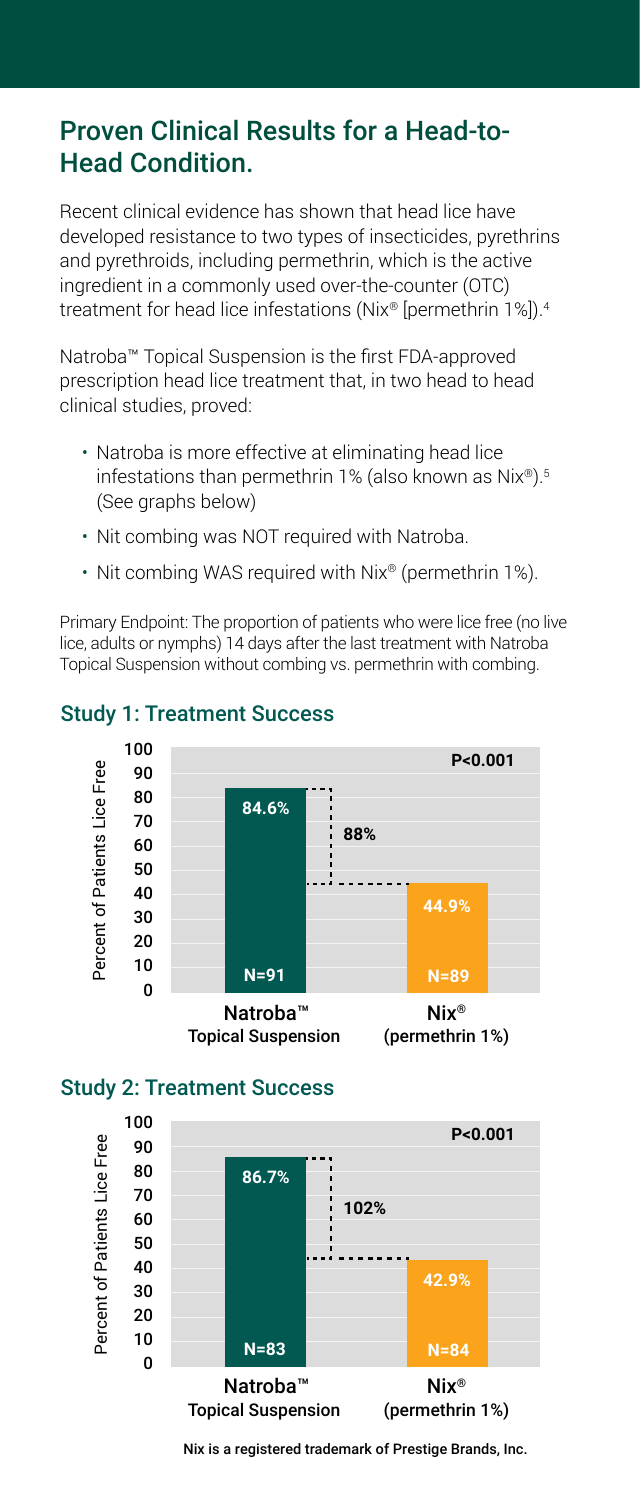

#### HIGHLIGHTS OF PRESCRIBING INFORMATION

These highlights do not include all the information needed to use NATROBA™ Topical Suspension safely and effectively. See full prescribing information for NATROBA Topical Suspension.

NATROBA (spinosad) topical suspension, 0.9%, for topical use. Initial U.S. Approval: 2011

Indications and Usage (1) 12/2014

#### $-$  RECENT MAJOR CHANGES

#### $-$  INDICATIONS AND USAGE  $-$

NATROBA Topical Suspension is a pediculicide indicated for the topical treatment of head lice infestations in patients six (6) months of age and older. (1.1)

#### DOSAGE AND ADMINISTRATION

- For topical use only. Not for oral, ophthalmic, or intravaginal use.(2)
- Shake bottle well. (2)
- Apply product to dry scalp and hair using only the amount needed to cover the scalp and hair. (2)
- Rinse off with warm water after 10 minutes. (2)

Repeat treatment only if live lice are seen 7 days after first treatment. (2)

#### DOSAGE FORMS AND STRENGTHS

Suspension: 9 mg of spinosad per gram of NATROBA Topical Suspension in 120 mL bottles (3)

None. (4)

#### $-$  contraindications -

- WARNINGS AND PRECAUTIONS
- Benzyl alcohol toxicity: Not recommended in infants below the age of 6 months; potential for increased systemic absorption. (5.1)

#### - ADVERSE REACTIONS

Most common adverse events (>1%) were application site erythema and ocular erythema. (6.1)

#### To report SUSPECTED ADVERSE REACTIONS, contact ParaPRO, LLC at 1-855- 628-7622 or FDA at 1-800-FDA-1088 or www.fda.gov/medwatch.

See 17 for PATIENT COUNSELING INFORMATION and FDA approved patient labeling. Revised: 12/2014

#### FULL PRESCRIBING INFORMATION: CONTENTS\*

- 1 INDICATIONS AND USAGE
	- 1.1 INDICATION
	- 1.2 ADJUNCTIVE MEASURES
- 2 DOSAGE AND ADMINISTRATION
- 3 DOSAGE FORMS AND STRENGTHS
- 4 CONTRAINDICATIONS
- 5 WARNINGS AND PRECAUTIONS 5.1 BENZYL ALCOHOL TOXICITY
- 6 ADVERSE REACTIONS 6.1 CLINICAL STUDIES EXPERIENCE
- 8 USE IN SPECIFIC POPULATIONS
	- 8.1 PREGNANCY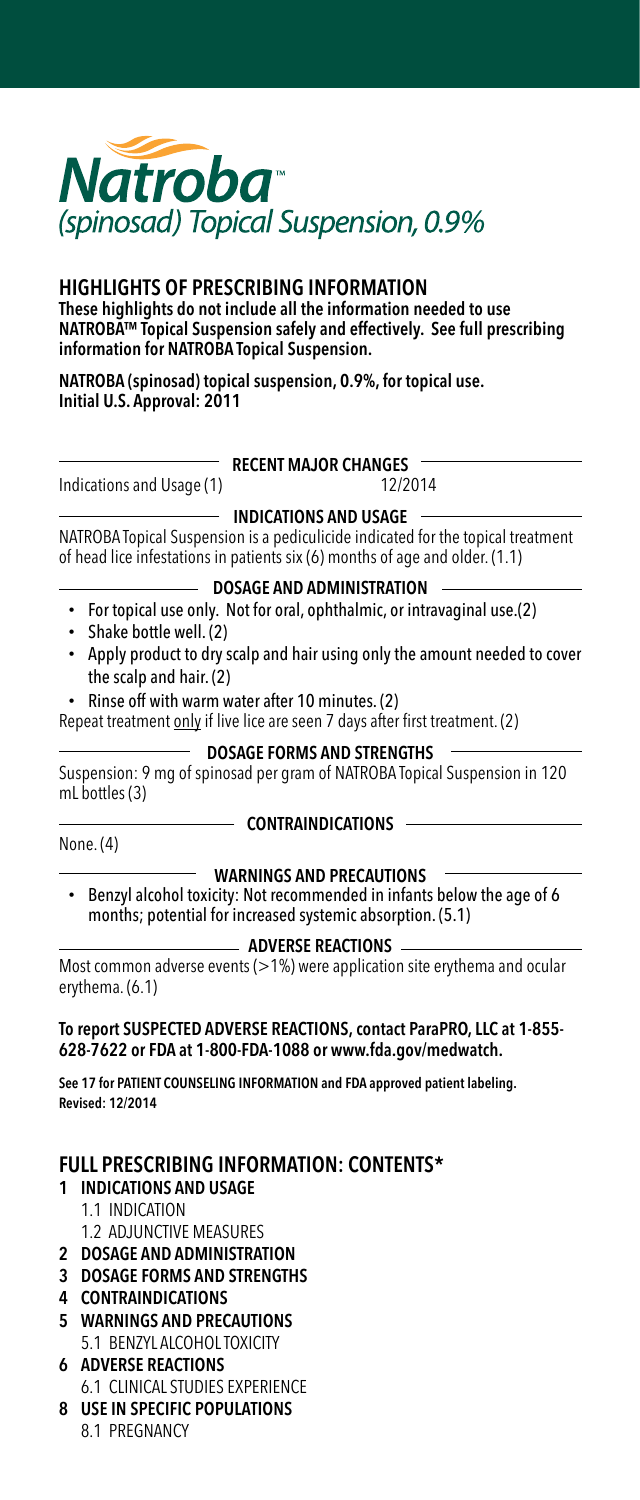- 8.3 NURSING MOTHERS
- 8.4 PEDIATRIC USE
- 8.5 GERIATRIC USE
- 10 OVERDOSAGE

#### 11 DESCRIPTION

#### 12 CLINICAL PHARMACOLOGY

- 12.1 MECHANISM OF ACTION
- 12.2 PHARMACODYNAMICS
- 12.3 PHARMACOKINETICS
- 13 NONCLINICAL TOXICOLOGY

13.1 SPINOSAD: CARCINOGENESIS, MUTAGENESIS, IMPARIMENT OF FERTILITY 14 CLINICAL STUDIES

#### 16 HOW SUPPLIED/STORAGE AND HANDLING

16.1 HOW SUPPLIED

#### 16.2 STORAGE AND HANDLING

#### 17 PATIENT COUNSELING/INFORMATION

\* Sections or subsections omitted from the full prescribing information are not listed.

#### FULL PRESCRIBING INFORMATION

NATROBA (spinosad) Topical Suspension 0.9%

#### 1 INDICATIONS AND USAGE

1.1 Indication

NATROBA (spinosad) Topical Suspension is indicated for the topical treatment of head lice infestation in patients six (6) months of age and older.

#### 1.2 Adjunctive Measures

NATROBA Topical Suspension should be used in the context of an overall lice management program:

- Wash (in hot water) or dry-clean all recently worn clothing, hats, used bedding and towels.
- Wash personal care items such as combs, brushes and hair clips in hot water
- A fine-tooth comb or special nit comb may be used to remove dead lice and nits.

#### 2 DOSAGE AND ADMINISTRATION

For topical use only. NATROBA Topical Suspension is not for oral, ophthalmic, or intravaginal use.

Shake bottle well. Apply sufficient NATROBA Topical Suspension to cover dry scalp, then apply to dry hair. Depending on hair length, apply up to 120 mL (one bottle) to adequately cover scalp and hair. Leave on for 10 minutes, then thoroughly rinse off NATROBA Topical Suspension with warm water. If live lice are seen 7 days after the first treatment, a second treatment should be applied. Avoid contact with eyes.

#### 3 DOSAGE FORMS AND STRENGTHS

0.9%, viscous, slightly opaque, light orange-colored suspension in 120 mL bottles.

#### 4 CONTRAINDICATIONS

None.

#### 5 WARNINGS AND PRECAUTIONS

5.1 Benzyl Alcohol Toxicity

NATROBA Topical Suspension contains benzyl alcohol and is not recommended for use in neonates and infants below the age of 6 months. Systemic exposure to benzyl alcohol has been associated with serious adverse reactions and death in neonates and low birth-weight infants [See Use in Specific Populations (8.4)].

#### 6 ADVERSE REACTIONS

6.1 Clinical Studies Experience

Because clinical studies are conducted under widely varying conditions, adverse reaction rates observed in the clinical studies of a drug cannot be directly compared to rates in the clinical studies of another drug and may not reflect the rates observed in clinical practice.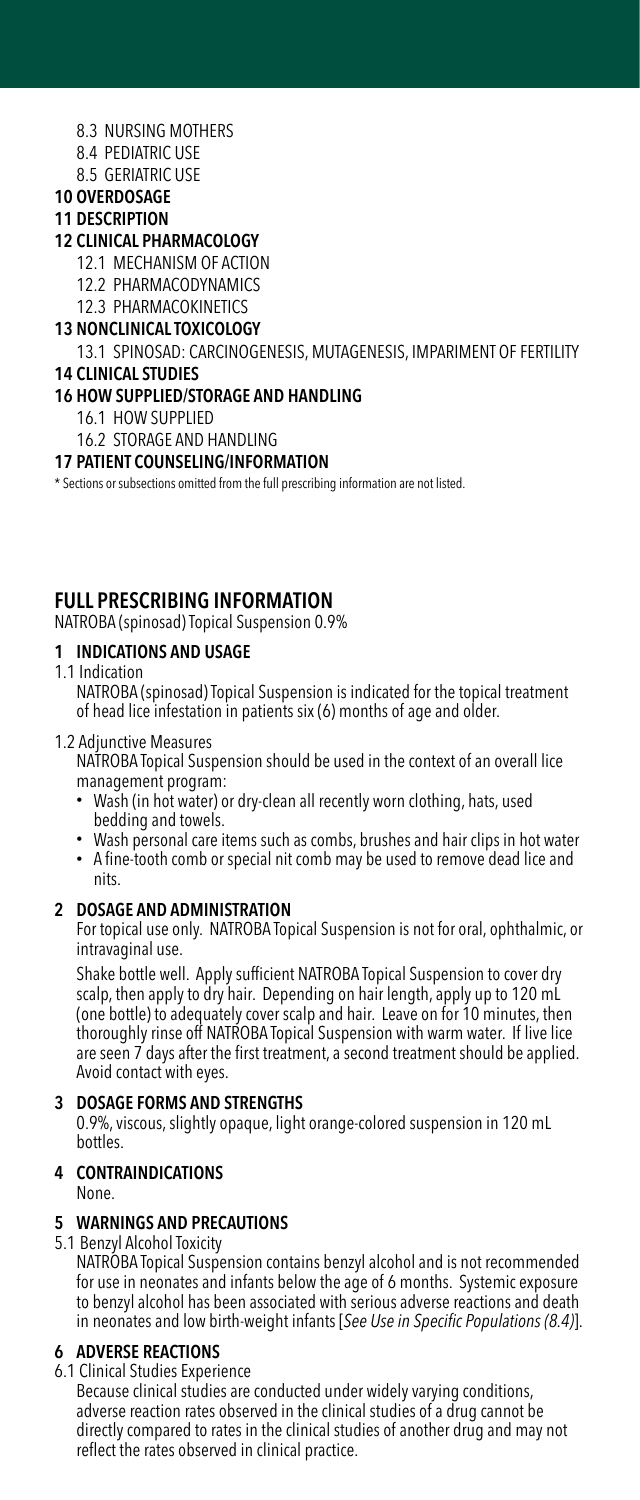NATROBA Topical Suspension was studied in two randomized, active-controlled trials (N=552) in subjects with head lice; the results are presented in Table 1.

| <b>Signs</b>                       | Spinosad (N=552) | Permethrin 1% (N=457) |
|------------------------------------|------------------|-----------------------|
| Application site erythema          | 17 (3%)          | 31(7%)                |
| Ocular erythema                    | 12 (2%)          | 15(3%)                |
| <b>Application site irritation</b> | 5(1%)            | 7(2%)                 |

Table 1: Selected Adverse Events Occurring in at least 1% of Subjects

Other less common reactions (less than 1% but more than 0.1%) were application site dryness, application site exfoliation, alopecia, and dry skin.

Systemic safety was not assessed in pediatric subjects under 6 months of age as laboratory parameters were not monitored in these controlled studies.

#### 8 USE IN SPECIFIC POPULATIONS

#### 8.1 Pregnancy

Pregnancy Category B.

There are no adequate and well-controlled studies with NATROBA Topical Suspension in pregnant women. Reproduction studies conducted in rats and rabbits were negative for teratogenic effects. Because animal reproduction studies are not always predictive of human response, this drug should be used during pregnancy only if clearly needed.

No comparisons of animal exposure with human exposure are provided in this labeling due to the low systemic exposure noted in the clinical pharmacokinetic study [see Clinical Pharmacology (12.3)] which did not allow for the determination of human AUC values that could be used for this calculation.

Systemic embryofetal development studies were conducted in rats and rabbits. Oral doses of 10, 50 and 200 mg/kg/day spinosad were administered during the period of organogenesis (gestational days 6 - 15) to pregnant female rats. No teratogenic effects were noted at any dose. Maternal toxicity occurred at 200 mg/kg/day. Oral doses of 2.5, 10, and 50 mg/kg/day spinosad were administered during the period of organogenesis (gestational days 7 - 19) to pregnant female rabbits. No teratogenic effects were noted at any dose. Maternal toxicity occurred at 50 mg/kg/day.

A two-generation dietary reproduction study was conducted in rats. Oral doses of 3, 10, and 100 mg/kg/day spinosad were administered to male and female rats from 10 - 12 weeks prior to mating and throughout mating, parturition, and lactation. No reproductive/developmental toxicity was noted at doses up to 10 mg/kg/day. In the presence of maternal toxicity, increased dystocia in parturition, decreased gestation survival, decreased litter size, decreased pup body weight, and decreased neonatal survival occurred at a dose of 100 mg/kg/day.

#### 8.3 Nursing Mothers

Spinosad, the active ingredient in NATROBA Topical Suspension is not systemically absorbed; and therefore, will not be present in human milk. However, NATROBA Topical Suspension contains benzyl alcohol, which may be systemically absorbed through the skin, and the amount of benzyl alcohol excreted in human milk with use of NATROBA Topical Suspension is unknown. Caution should be exercised when NATROBA Topical Suspension is administered to a lactating woman. A lactating woman may choose to pump and discard breast milk for 8 hours (5 half-lives of benzyl alcohol) after use to avoid infant ingestion of benzyl alcohol.

#### 8.4 Pediatric Use

The safety and effectiveness of NATROBA Topical Suspension have been established in pediatric patients 6 months of age and older with active head lice infestation [*see*  Clinical Pharmacology (12.3) and Clinical Studies (14)].

Safety in pediatric patients below the age of 6 months has not been established. NATROBA Topical Suspension is not recommended in pediatric patients below the age of 6 months because of the potential for increased systemic absorption due to a high ratio of skin surface area to body mass and the potential for an immature skin barrier.

NATROBA Topical Suspension contains benzyl alcohol which has been associated with serious adverse reactions and death in neonates and low birth-weight infants. The "gasping syndrome" (characterized by central nervous system depression, metabolic acidosis, gasping respirations, and high levels of benzyl alcohol and its metabolites found in the blood and urine) has been associated with benzyl alcohol dosages >99 mg/kg/day in neonates and low birth-weight infants when administered intravenously. Additional symptoms may include gradual neurological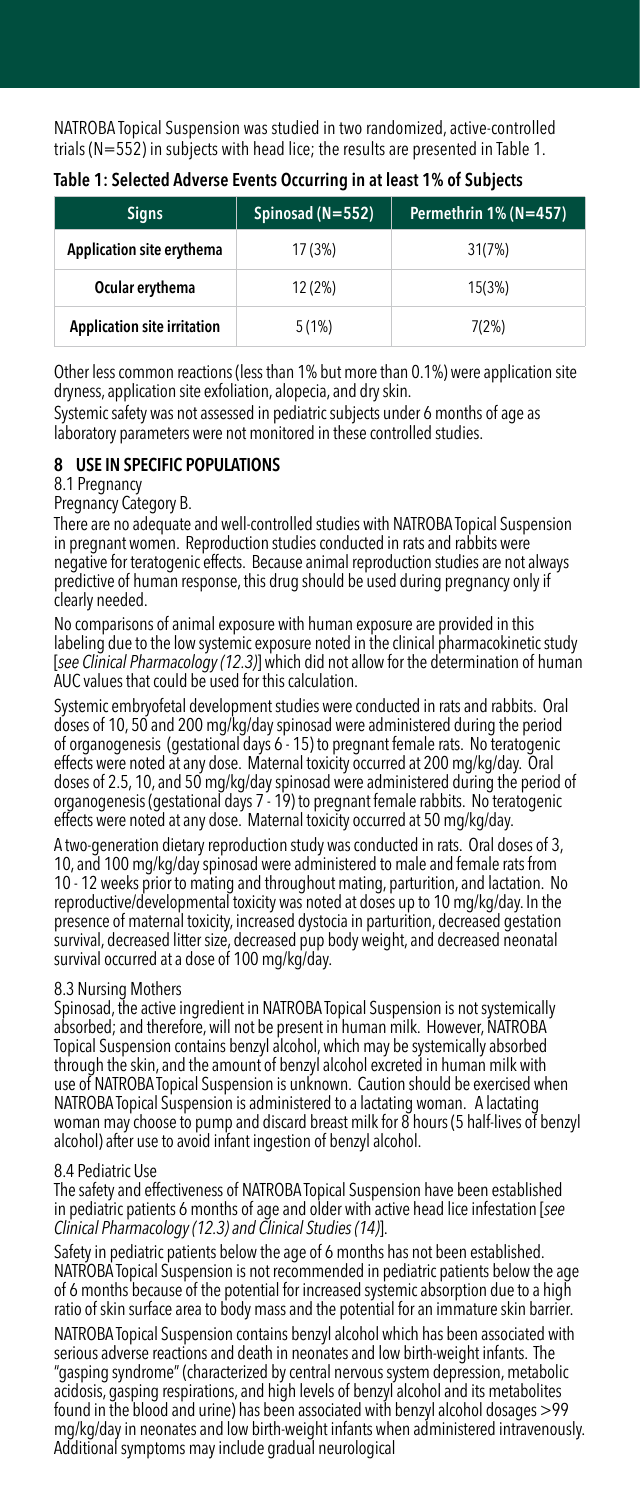deterioration, seizures, intracranial hemorrhage, hematologic abnormalities, skin breakdown, hepatic and renal failure, hypotension, bradycardia, and cardiovascular collapse.

The minimum amount of benzyl alcohol at which toxicity may occur is not known. Premature and low birth-weight infants, as well as patients receiving high dosages, may be more likely to develop toxicity [see Warning and Precautions  $(5.1)$ ].

#### 8.5 Geriatric Use

Clinical studies of NATROBA™ Topical Suspension did not include sufficient numbers of subjects aged 65 and over to determine whether they respond differently from younger subjects. Other reported clinical experience has not identified differences in responses between the elderly and younger patients.

#### 10 OVERDOSAGE

If oral ingestion occurs, seek medical advice immediately.

#### 11 DESCRIPTION

NATROBA (spinosad) Topical Suspension, is a slightly opaque, light orange **HH** colored, viscous topical suspension. Spinosad, the active ingredient, is derived **O O O** from the fermentation of a soil actinomycete bacterium, Saccharopolyspora **CH3CH2 O** spinosa. Spinosad is a mixture of spinosyn A and spinosyn D in a ratio of **H H H** approximately 5 to 1 (spinosyn A to spinosyn D).



Spinosyn A: The chemical name is: 1H-as-Indaceno[3,2d]oxacyclododecin-7,a5-dione, 2-[(6-deoxy-2,3,4-tri-O-methyl-alpha-**H3C CH3 CH3 O OCH3** L-mannopyranosyl)oxy]-13-[[2R,5S,6R)-5-(dimethylamino) tetrahydro-6-methyl-2H-pyran-2-yl]oxy]-9-ethyl-**O O O** 2,3,3a,5a,5b,6,9,10,11,12,13,14,16a,16b-tetradecahydro-14-metyl-, **CH3CH2 O** (2R,3aS,5aR,5bS,9S,13S,14R,16aS,16bR)- **H H H**

Spinosyn D: The chemical name is: 1H-as-Indaceno[3,2d]oxacyclododecin-7,15-dione, 2-[(6-deoxy-2,3,4-tri-O-methyl-alpha-L-mannopyranosyl)oxy]-13-[[2R,5S,6R)-5-(dimethylamino) tetrahydro-6-methyl-2H-pyran-2-yl]oxy]-9-ethyl-2,3,3a,5a,5b,6,9,10,11,12,13,14,16a,16b-tetradecahydro-4,14-dimetyl-, (2S,3aSR,5aS,5bS,9S,13S,14R,16aS,16bS)- **B**: The chemical na<br>dodecin-7,15-dione

NATROBA Topical Suspension contains 9 mg spinosad per gram in a viscous, slightly opaque, light orange colored vehicle consisting of Water, Isopropyl Alcohol, Benzyl Alcohol, Hexylene Glycol, Propylene Glycol, Cetearyl Alcohol, Stearalkonium Chloride, Ceteareth-20, Hydroxyethyl Cellulose, Butylated Hydroxytoluene, FD&C Yellow #6.

#### 12 CLINICAL PHARMACOLOGY

#### 12.1 Mechanism of Action

Spinosad causes neuronal excitation in insects. After periods of hyperexcitation, lice become paralyzed and die.

#### 12.2 Pharmacodynamics

The pharmacodynamics of NATROBA Topical Suspension has not been studied.

#### 12.3 Pharmacokinetics

An open-label, single-center trial was conducted over a period of seven days to determine the pharmacokinetic profile of spinosad 1.8% in pediatric subjects with head lice infestation. Fourteen (14) subjects, 4 - 15 years of age, with head lice were enrolled into the trial. All subjects applied a single topical (scalp) treatment of spinosad 1.8% for 10 minutes, after which the test article was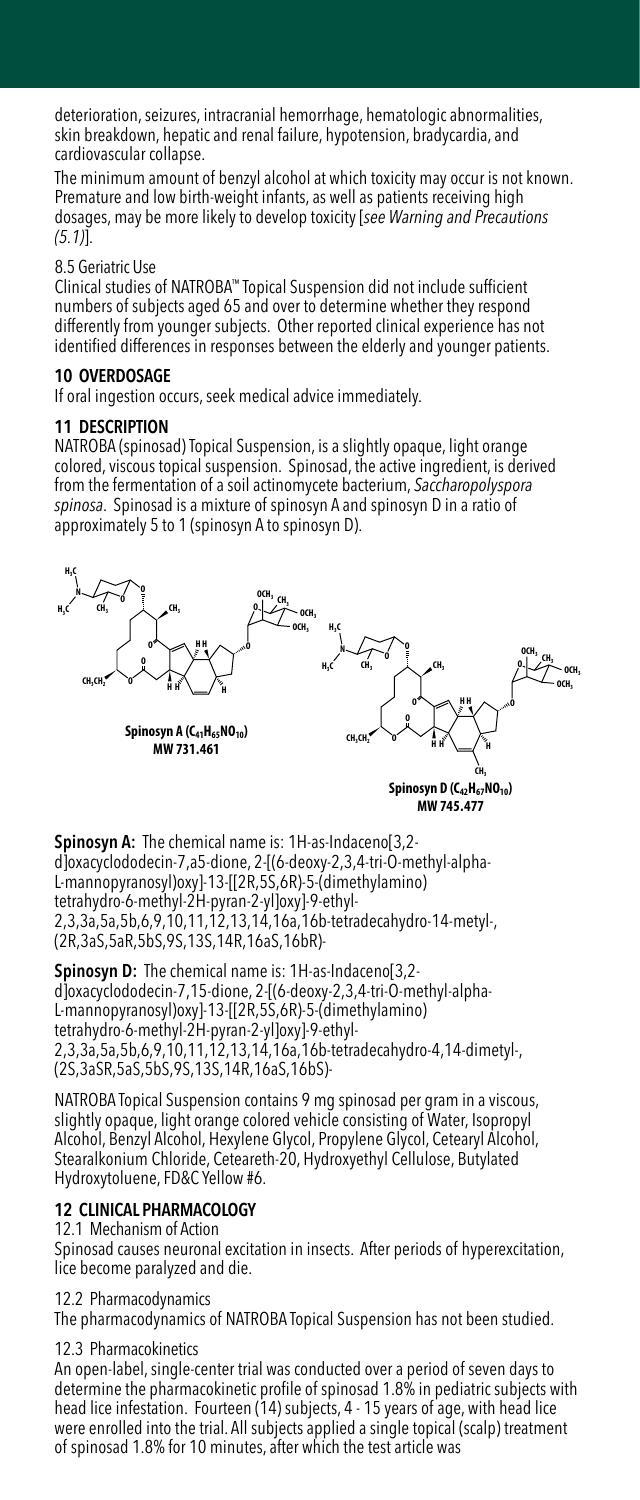washed off, and subjects underwent plasma sampling. Results demonstrated that spinosad was below the limit of quantitation (3ng/mL) in all samples. Plasma concentration of benzyl alcohol was not determined in these subjects. An open-label, two-center trial was conducted over a period of 23 days to determine the pharmacokinetic profile of spinosad 0.9% and the ingredient benzyl alcohol in pediatric subjects with a head lice infestation. Twenty-six (26) subjects between 6 months to 4 years of age were enrolled into the study per protocol. All subjects applied a single topical (scalp) treatment of spinosad 0.9% for 10 minutes, after which the test article was washed off, and subjects underwent plasma sampling over a 12-hour period. Plasma spinosad concentrations were below the limit of quantitation (3 ng/mL) in all samples.

Benzyl alcohol was quantifiable (above 1 μg/mL) in a total of 8 plasma samples in 6 out of 26 subjects (25%): four out of 12 subjects in the 6 months to < 2 years age group and two out of 14 subjects in the 2 to 4 years age group. The highest observed concentration was 2.37 μg/mL. Benzyl alcohol concentrations at 12 hours post-treatment were below limit of quantification (1 μg/mL) for all subjects.

#### 13 NONCLINICAL TOXICOLOGY

13.1 Carcinogenesis, Mutagenesis, Impairment of fertility

In an oral (diet) mouse carcinogenicity study, spinosad was administered to CD-1 mice at doses of 0.0025, 0.008, and 0.036% in the diet (approximately 3.4, 11.4, and 50.9 mg/kg/day for males and 4.2, 13.8, and 67.0 mg/kg/day for females) for 18 months. No treatment-related tumors were noted in the mouse carcinogenicity study up to the highest doses evaluated in this study of 50.9 mg/kg/day in male mice and 13.8 mg/kg/day in female mice. Female mice treated with a dose of 67.0 mg/kg/day were not evaluated in this study due to high mortality.

In an oral (diet) rat carcinogenicity study, spinosad was administered to Fischer 344 rats at doses of 0.005, 0.02, 0.05, and 0.1% in the diet (approximately 2.4, 9.5, 24.1 and 49.4 mg/kg/day for males and 3.0, 12.0, 30.1 and 62.8 mg/kg/day for females) for 24 months. No treatment-related tumors were noted in the rat carcinogenicity study in male or female rats up to the highest doses evaluated in this study of 24.1 mg/kg/day in male rats and 30.1 mg/kg/day in female rats. Rats in the highest dose group in this study were not evaluated due to high mortality.

Spinosad demonstrated no evidence of mutagenic or clastogenic potential based on the results of four in vitro genotoxicity tests (Ames assay, mouse lymphoma L5178Y assay, Chinese hamster ovary cell chromosome aberration assay, and rat hepatocyte unscheduled DNA synthesis assay) and one in vivo genotoxicity test (mouse bone marrow micronucleus assay).

Oral administration of spinosad (in diet) to rats, throughout mating, gestation, parturition and lactation, demonstrated no effects on growth, fertility or reproduction, at doses up to 10 mg/kg/day [see Pregnancy (8.1)].

#### 14 CLINICAL STUDIES

Two multicenter, randomized, investigator-blind, active-controlled studies were conducted in 1,038 subjects 6 months of age and older with head lice infestation. A total of 552 subjects were treated with NATROBA Topical Suspension. For the evaluation of efficacy, the youngest subject from each household was considered to be the primary subject of the household, and other members in the household were enrolled in the study as secondary subjects, and evaluated for all safety parameters.

In Study 1, 91 primary subjects were randomized to NATROBA Topical Suspension, and 89 primary subjects were randomized to permethrin 1%. In Study 2, 83 and 84 primary subjects were randomized to NATROBA Topical Suspension and permethrin 1%, respectively.

In both studies, all subjects who were treated on Day 0 returned for efficacy evaluation at Day 7. Subjects with live lice present at Day 7 received a second treatment. Subjects who were lice free on Day 7 were to return on Day 14 for evaluation. Subjects with live lice and who received a second treatment were to return on Days 14 and 21.

Efficacy was assessed as the proportion of primary subjects who were free of live lice 14 days after the final treatment. Table 2 contains the proportion of primary subjects who were free of live lice in each of the two trials.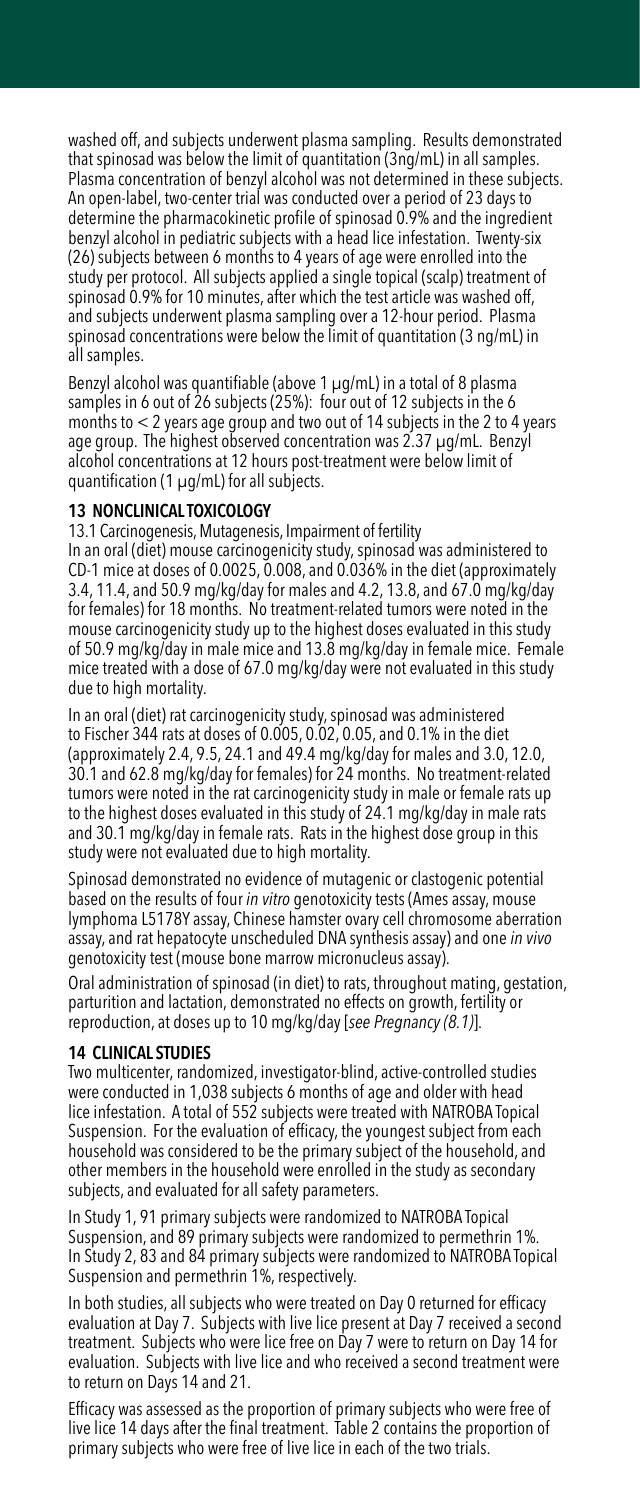## Terminate the Lice Cycle

Table 2. Proportion of Subjects Free of Live Lice 14 days After Last Treatment

| Study 1             |                           | Study 2                    |                           |
|---------------------|---------------------------|----------------------------|---------------------------|
| Natroba<br>$N = 91$ | permethrin 1%<br>$N = 89$ | <b>Natroba</b><br>$N = 83$ | permethrin 1%<br>$N = 84$ |
| 77 (84.6%)          | 40 (44.9%)                | 72 (86.7%)                 | 36 (42.9%)                |

#### 16 HOW SUPPLIED/STORAGE AND HANDLING

16.1 How Supplied

NATROBA™ (spinosad) Topical Suspension, 0.9% is a slightly opaque, light orange colored, viscous liquid, supplied in 4 oz. (120 mL) high density polyetheylene (HDPE) bottles. NDC 52246-929-04

#### 16.2 Storage and Handling

- Store at 25˚C (77˚F); excursions permitted to 15˚ to 30˚C (59˚ to 86˚F).
- Keep out of reach of children

#### 17 PATIENT COUNSELING/INFORMATION

[See FDA-approved patient labeling (Patient Information)] The patient should be instructed as follows:

- Shake bottle well immediately prior to use.
- Do not swallow.
- Use NATROBA Topical Suspension only on dry scalp and dry scalp hair.
- Repeat treatment only if live lice are seen seven days after first treatment.
- Avoid contact with eyes. If NATROBA Topical Suspension gets in or near the eyes, rinse thoroughly with water.
- Wash hands after applying NATROBA Topical Suspension.
- Use NATROBA Topical Suspension on children only under direct supervision of an adult.

#### Patient Information Natroba™ (Nah-TRO-buh) (spinosad) Topical Suspension, 0.9%

#### Important: For use on scalp hair and scalp only. Do not get NATROBA Topical Suspension in your eyes, mouth, or vagina.

Read the Patient Information that comes with NATROBA Topical Suspension before you start using it and each time you get a refill. There may be new information. This leaflet does not take the place of talking to your healthcare provider about your medical condition or treatment.

#### What is NATROBA Topical Suspension?

NATROBA Topical Suspension is a prescription medicine used to get rid of lice in scalp hair of children and adults.

It is not known if NATROBA Topical Suspension is safe for children under 6 months of age or in people over age 65.

Once NATROBA Topical Suspension is washed off, a fine-tooth comb may be used to remove treated lice and nits from the hair and scalp, but combing is not required. All personal items exposed to the hair or lice should be washed in hot water or dry-cleaned. See "How do I stop the spread of lice?" at the end of this leaflet.

#### What should I tell my healthcare provider before I use NATROBA Topical Suspension?

Tell your healthcare provider about all of your medical conditions, or the medical conditions of your child, including if you or your child:

- have any skin conditions or sensitivities
- are pregnant or planning to become pregnant. It is not known if NATROBA Topical Suspension can harm your unborn baby.
- are breastfeeding. Talk to your healthcare provider if you are breastfeeding.

#### How should I use NATROBA Topical Suspension?

• Use NATROBA Topical Suspension exactly as prescribed. Your healthcare provider will prescribe the treatment that is right for you. Do not change your treatment unless you talk to your healthcare provider.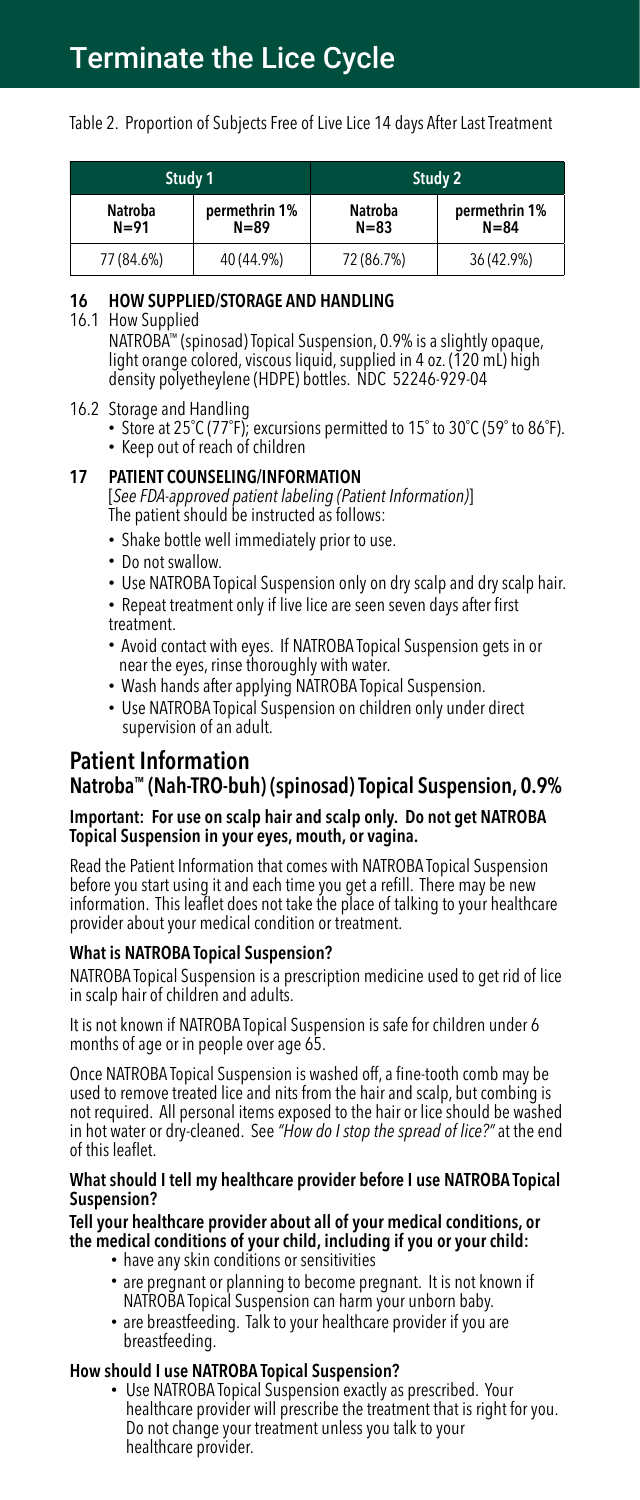- Use NATROBA™ Topical Suspension in one or two treatments that are one week apart. If live lice are seen one week (7 days) after you first used NATROBA Topical Suspension, you will need to use NATROBA Topical Suspension again.
- Shake bottle well right before use.
- Use NATROBA Topical Suspension when your hair is dry. Do not wet your hair before applying NATROBA Topical Suspension.
- It is important to use enough NATROBA Topical Suspension to coat completely every single louse and to leave it on your scalp for the full 10 minutes. See the detailed Patient Instructions for Use at the end of this leaflet.
- Because you need to completely cover all of the lice with NATROBA Topical Suspension, you may need help in applying NATROBA Topical Suspension to your scalp and hair. Make sure that you and anyone who helps you apply NATROBA Topical Suspension reads and understands this leaflet and the Patient Instructions for Use.
- Children will need an adult to apply NATROBA Topical Suspension for them.
- Do not swallow NATROBA Topical Suspension. If swallowed, call your healthcare provider right away.
- Do not get into eyes. If NATROBA Topical Suspension gets in the eye, flush with water right away.
- Wash your hands after you apply NATROBA Topical Suspension.

#### What are the possible side effects of NATROBA Topical Suspension?

People using NATROBA Topical Suspension may have skin or eye:

- Redness
- Irritation

If skin or eye irritation happens, rinse with water right away, then call your healthcare provider or go to the emergency department.

These are not all the side effects of NATROBA Topical Suspension. For more information, ask your healthcare provider.

Call your doctor for medical advice about side effects. You may report side effects to FDA at 1-800-FDA-1088.

#### How should I store NATROBA Topical Suspension?

• Store NATROBA in a dry place at room temperature, 20°C to 25°C (68˚F to 77˚F).

#### Keep NATROBA Topical Suspension and all medicines out of the reach of children.

#### What are the ingredients in NATROBA Topical Suspension?

Active ingredient: spinosad

Inactive ingredients: water, isopropyl alcohol, benzyl alcohol, hexaylene glycol, propylene glycol, cetearyl alcohol, stearalkonium chloride, ceteareth-20, hydroxyethyl cellulose, butylated hydroxytoluene, FD&C yellow #6

#### General Information about NATROBA Topical Suspension

Medicines are sometimes prescribed for conditions other than those described in the patient information leaflets. Do not use NATROBA Topical Suspension for any condition for which it was not prescribed by your healthcare provider. Do not give NATROBA to other people, even if they have the same symptoms as you. It may harm them.

This leaflet summarizes the most important information about NATROBA Topical Suspension. If you would like more information, talk to your healthcare provider. You can also ask your healthcare provider for information about NATROBA Topical Suspension that is written for healthcare professionals.

#### Patient Instructions for Use

Completely cover the scalp with Natroba Topical Suspension. Lice and nits live near the scalp. Use as much product as needed to completely cover the scalp first, and then apply outwards towards the ends of the hair.

For very thick, medium length hair or long hair, an entire bottle (120 mL) of NATROBA Topical Suspension may be needed to cover the scalp and hair. Less NATROBA Topical Suspension may be needed for shorter, thinner hair.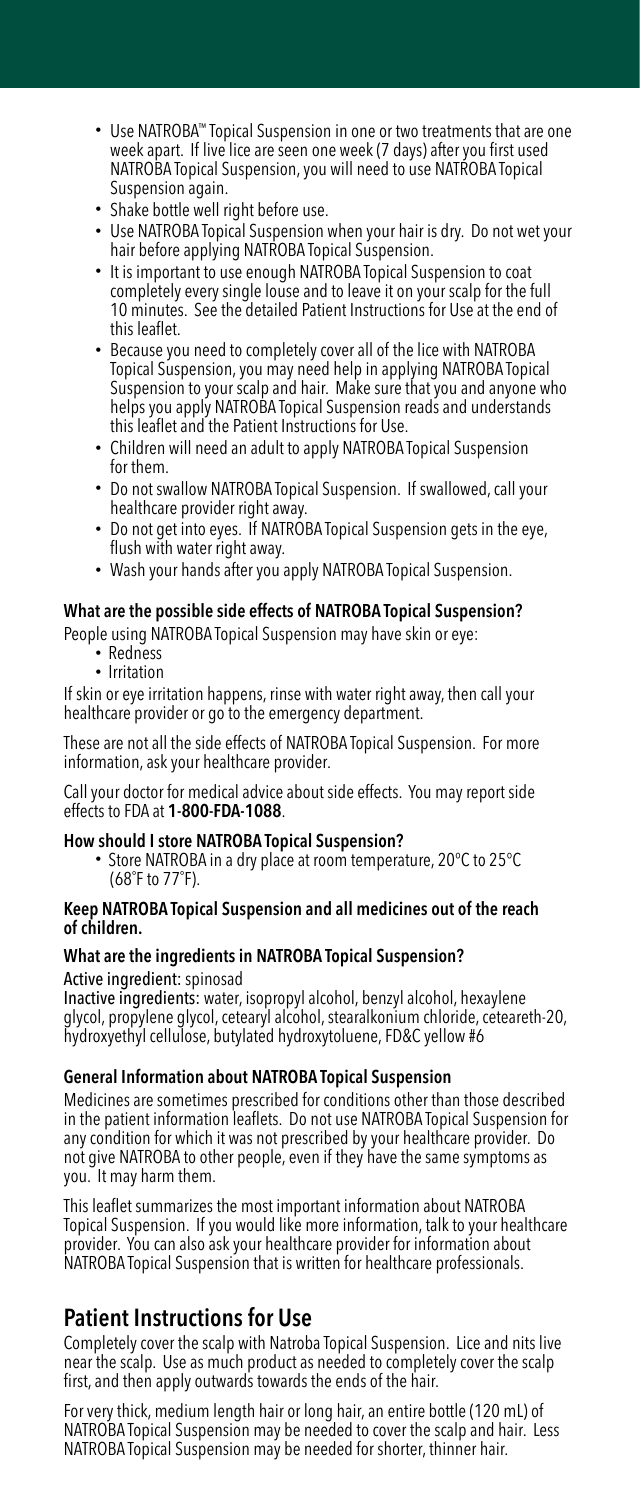









#### Step 1

• Shake NATROBA Topical Suspension bottle well right before use.

#### Step 2

- Cover your face and eyes with a towel and keep your eyes closed tightly.
- Apply NATROBA Topical Suspension directly to dry hair.
- Completely cover the scalp first, and then apply outwards towards the ends of the hair.
- If not enough NATROBA Topical Suspension is used, some lice may escape treatment. It is important to use enough NATROBA Topical Suspension to cover your entire scalp and all scalp hair.

#### Step 3

- Allow NATROBA Topical Suspension to stay on your hair for 10 minutes. Use a timer or clock and start timing after you have completely covered your hair and scalp with NATROBA Topical Suspension.
- Continue to keep eyes covered to prevent dripping into your eyes.
- After 10 minutes, completely rinse NATROBA Topical Suspension from your hair and scalp with warm water.
- You or anyone who helps you apply NATROBA Topical Suspension should wash hands after application.
- It is okay to shampoo your hair any time after the treatment.

One week (7 days) after your first treatment, if live lice are seen, repeat the steps above.

#### How do I stop the spread of lice?

To help prevent the spread of lice from one person to another, here are some steps you can take:

- Avoid direct head-to-head contact with anyone known to have live, crawling lice.
- Do not share combs, brushes, hats, scarves, bandannas, ribbons, barrettes, hair bands, towels, helmets, or other hair-related personal items with anyone else, whether they have lice or not.
- Avoid sleepovers and slumber parties during lice outbreaks. Lice can live in bedding, pillows, and carpets that have recently been used by someone with lice.
- After finishing treatment with lice medicine, check everyone in your family for lice after one week. Be sure to talk to your healthcare provider about treatments for those who have lice.
- Machine-wash any bedding and clothing used by anyone having lice. Machinewash at high temperatures (150°F) and tumble in a hot dryer for 20 minutes.

#### This patient leaflet has been approved by the U.S. Food and Drug Administration.

MANUFACTURED FOR: ParaPRO, LLC, Carmel, IN 46032 DISTRIBUTED BY: ParaPRO, LLC, Brownsburg, IN 46112 NAT-PI-001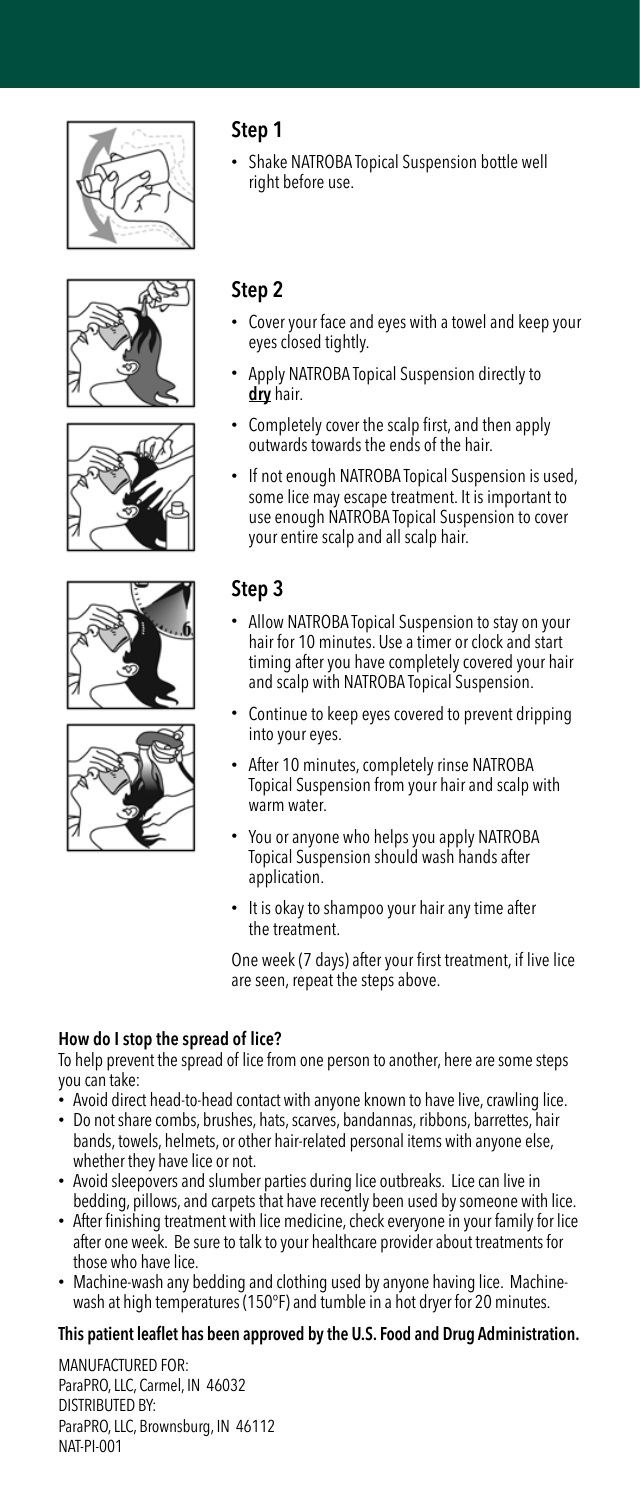## Terminate the Lice Cycle

Data suggest that patients may self-treat head lice infestations 5-times before talking to their healthcare provider.<sup>6</sup>

If you suspect head lice, talk to your healthcare provider about…



## Proven Effective Without Nit Combing

#### Important Safety Information

Natroba Topical Suspension contains benzyl alcohol and is not recommended for use in neonates and infants below the age of 6 months. Systemic exposure to benzyl alcohol has been associated with serious adverse reactions and death in neonates and low birth-weight infants when administered intravenously. Most common adverse events were: application site redness (3%), eye redness (2%) and application site irritation (1%)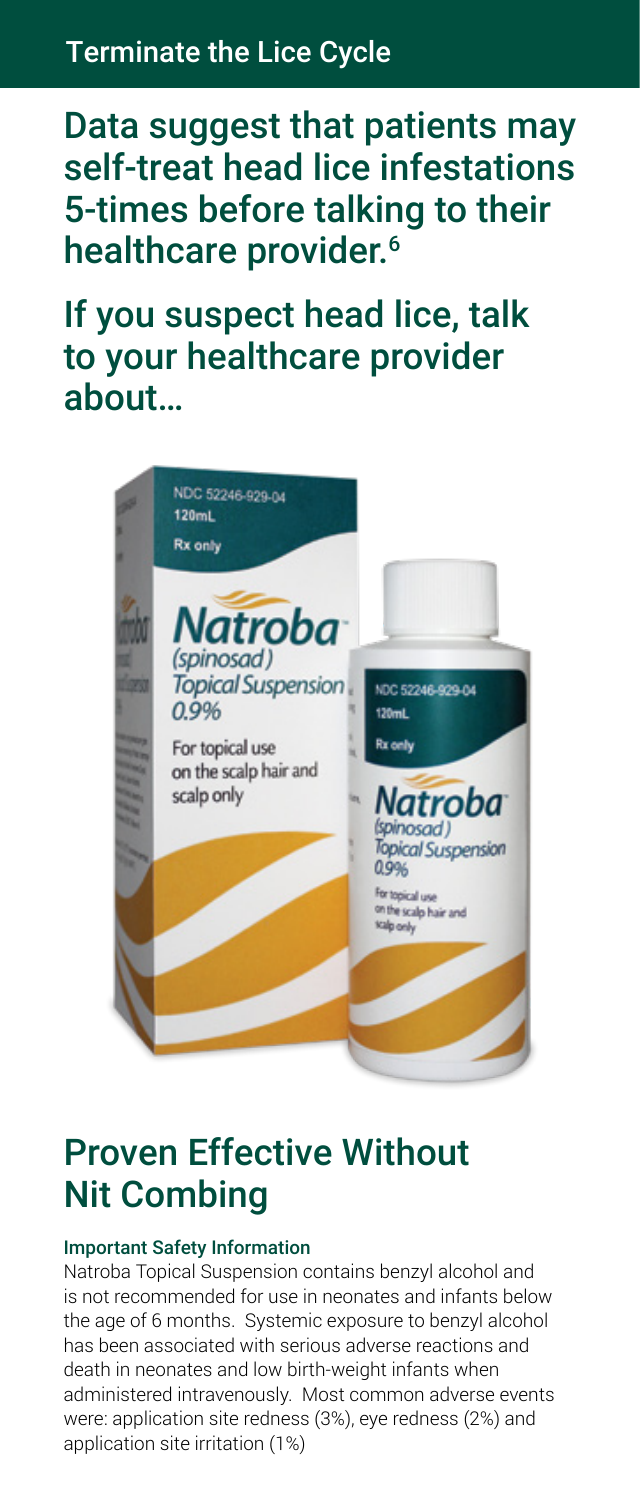## As Easy as 1, 2, 3…

#### Instructions for Use

Completely cover the scalp with Natroba Topical Suspension. Lice and nits live near the scalp. Use as much product as needed to completely cover the scalp first, and then apply outwards towards the ends of the hair. For very thick, medium length hair or long hair, an entire bottle (120 mL) of Natroba Topical Suspension may be needed to cover the scalp and hair. Less Natroba Topical Suspension may be needed for shorter, thinner hair.











#### Step 1

• Shake NATROBA Topical Suspension bottle well right before use.

#### Step 2

- Cover your face and eyes with a towel and keep your eyes closed tightly.
- Apply NATROBA Topical Suspension directly to dry hair.
- Completely cover the scalp first, and then apply outwards towards the ends of the hair.
- If not enough NATROBA Topical Suspension is used, some lice may escape treatment. It is important to use enough NATROBA Topical Suspension to cover your entire scalp and all scalp hair.

#### Step 3

- Allow NATROBA Topical Suspension to stay on your hair for 10 minutes. Use a timer or clock and start timing after you have completely covered your hair and scalp with NATROBA Topical Suspension.
- Continue to keep eyes covered to prevent dripping into your eyes.
- After 10 minutes, completely rinse NATROBA Topical Suspension from your hair and scalp with warm water.
- You or anyone who helps you apply NATROBA Topical Suspension should wash hands after application.
- It is okay to shampoo your hair any time after the treatment.

One week (7 days) after your first treatment, if live lice are seen, repeat the steps above.

#### Important: For topical use only on scalp and scalp hair. Do not get Natroba Topical Suspension in eyes, mouth, or vagina.

Consult the enclosed Patient Information and your doctor for more complete information on Natroba Topical Suspension.